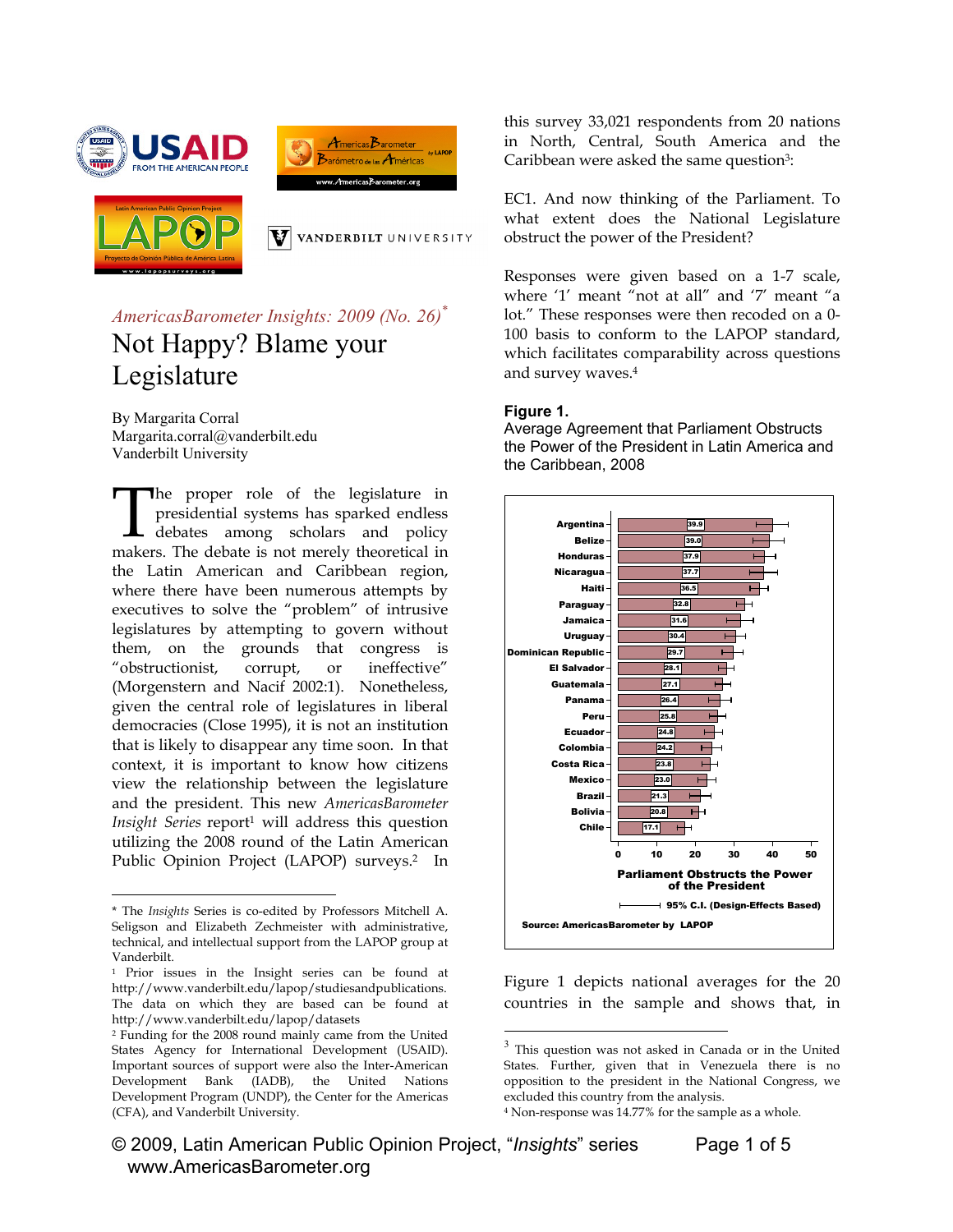general terms, there is low support for the idea that parliament obstructs the power of the president. Averages fall below 40 points in every country. Argentina is the country that displays the highest level, with a score of 39.9 points on our 0-100 scale. Below Argentina, with levels between 35 and 40 we find countries such as Belize, Honduras, Nicaragua and Haiti. At the other extreme, we find Costa Rica, Mexico, Brazil, Bolivia and Chile, where national averages fall around 20 points on our 0-100 scale. Overall, it is quite evident that on average citizens in Latin America and the Caribbean do not consider that legislators obstruct their president's work.

## Explaining the Belief that Parliament Obstructs the Power of the President

What explains variation in the belief that parliament obstructs the power of the president? We will focus on the individual characteristics of respondents in our surveys to answer this question.5 First, we take into account the following socio-economic and demographic characteristics: education, gender, age, wealth, and city/town size. In order to assess the influence of these on our dependent variable, we employ a linear regression model.<sup>6</sup>

Figure 2 shows the influence of these individuallevel socio-economic and demographic characteristics on the belief that parliament limits the executive in Latin America and the Caribbean.7

 $\overline{a}$ 

### **Figure 2.**

Socio-economic and Demographic Determinants of the Belief that Parliament Obstructs the Power of the President in Latin America and the Caribbean, 2008



Only two - of the five variables considered here are statistically significant: education and age. This significance is graphically represented by a confidence interval that does not overlap the vertical "0" line (at .05 or better). When the dot, which represents the predicted impact of that variable, falls to the right of the vertical "0" line it implies a positive relationship whereas when it falls to the left it indicates a negative contribution. In this sense, we see that older people tend to agree more with the idea that the parliament limits the powers of the president compared to young people, *ceteris paribus*. Education also has a statistically significant impact; having primary, secondary or university education compared to no education decreases support for that idea that congress hinders the executive. The rest of variables-- size of the place, personal wealth, and gender-- do not make any difference in explaining why some individuals are more likely to believe that their legislature is an obstacle to presidential action.

Given that socioeconomic and demographic characteristics overall are not strong predictors, we need to add more variables to our analysis in order to have a more reasonable and accurate idea of the determinants of the belief that parliament limits the power of the president.

Theoretically, it is reasonable to expect that perceptions of the balance of power depend to

<sup>&</sup>lt;sup>5</sup> Multilevel analyses predicting support for the idea that legislatures limit the power of the president with variables such as GDP, economic growth, and level of democracy, did not yield significant results. It is possible that the variation across countries displayed in Figure 1 is explained by some other national-level political factors, analysis that will be left for future research.

 $6$  All statistical analyses in this paper were conducted using STATA v10, and results were adjusted for the complex sample designs employed.

<sup>7</sup> To capture the variation across countries the model included dummy variables for each country, using Uruguay as the reference country.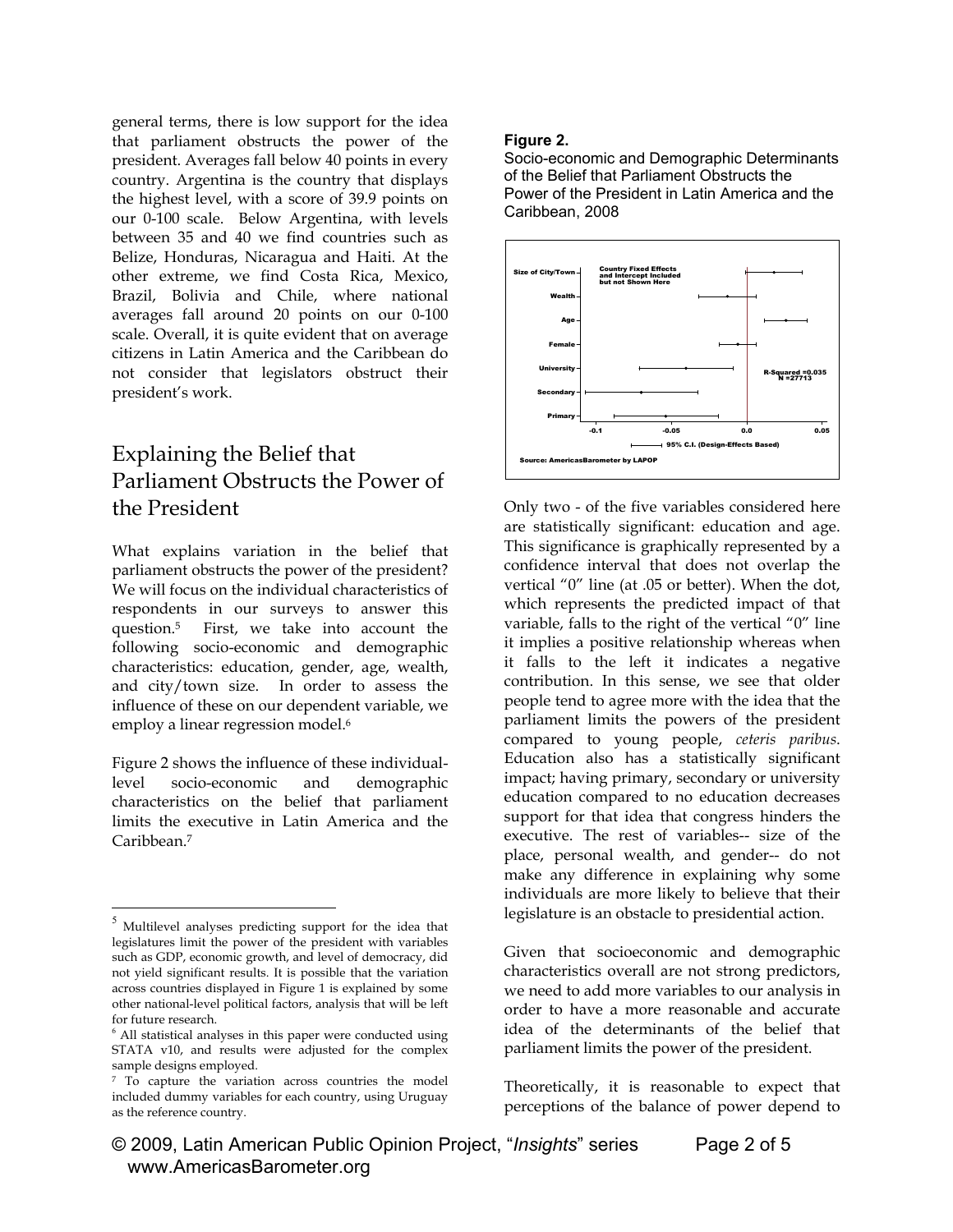some extent on opinions about the performance of both branches. If citizens perceive that government, and the executive and congressional branches, are doing a good job, they may determine that the two powers do not interfere with each other. Furthermore, we could consider that the belief that the legislature obstructs the executive may be a product of ideological or authoritarian attitudes. For instance, people who express their support for an "iron fisted" government may be those who express a higher level of support for the executive to govern without the limits of the legislature. We therefore ran an analysis that contains variables tapping these types of motivating factors. Figure 3 displays the results the new model<sup>8</sup>.

### **Figure 3.**

 $\overline{a}$ 

An Analysis of the Determinants of the Belief that Parliament obstructs the Power of the President in Latin America and the Caribbean, 2008



As we can see in Figure 3 all the independent variables considered here except for ideology are statistically significant. We find that the perception of interference by the parliament with the power of the president is strongly related to perceptions of the executive's performance. That is, the greater the satisfaction with the performance of the current president,

the lower the belief that the legislature hinders his/her power. In the same vein, as satisfaction with the performance of legislators increases, agreement with the idea that they hinder the president decreases. Perception of national economic performance has the same effect. People who consider that the economy is doing well tend to disagree with the idea that the parliament hinders the president's work. On the other hand, citizens with authoritarian attitudes, for example, that the country should be governed with an "iron fist", tend to agree more with the idea that parliament obstructs the power of the president. These people may see the parliament as a barrier preventing a president from gaining more power and governing with that "iron fist".

# Policy and Program Implications

This new *Insights* series report shows how citizens in Latin America and the Caribbean see the balance of power between the president and the parliament. This analysis is especially relevant in the context of a growing number of chief executives who have been trying to limit those who oppose "the people's will", legislatures among others (Seligson 2007). In general terms, the majority do not consider that parliament is hindering the power of the president.

The results suggest that perceptions of the balance of powers depend to some extent on citizen assessment of performance, at both the national economic level and the institutional level. The extent to which representatives and the president fulfill their functions and perform their duties affects citizens' views on the relationship between both political powers. When they do well, there is no reason to think that any power, in this case the parliament, is hindering the power of the other.

We have found that parliament is seen as an obstacle for those who tend to agree with the idea that in the country the country needs a government with an iron fist rather than believing that problems can be resolved with everyone's participation.

<sup>8</sup> This analysis was carried out using a linear regression that also included the socioeconomic and demographic variables and the country dummies employed earlier. Figure 3 displays only the political variables. All the regressions performed can be found in Table 1 in the appendix.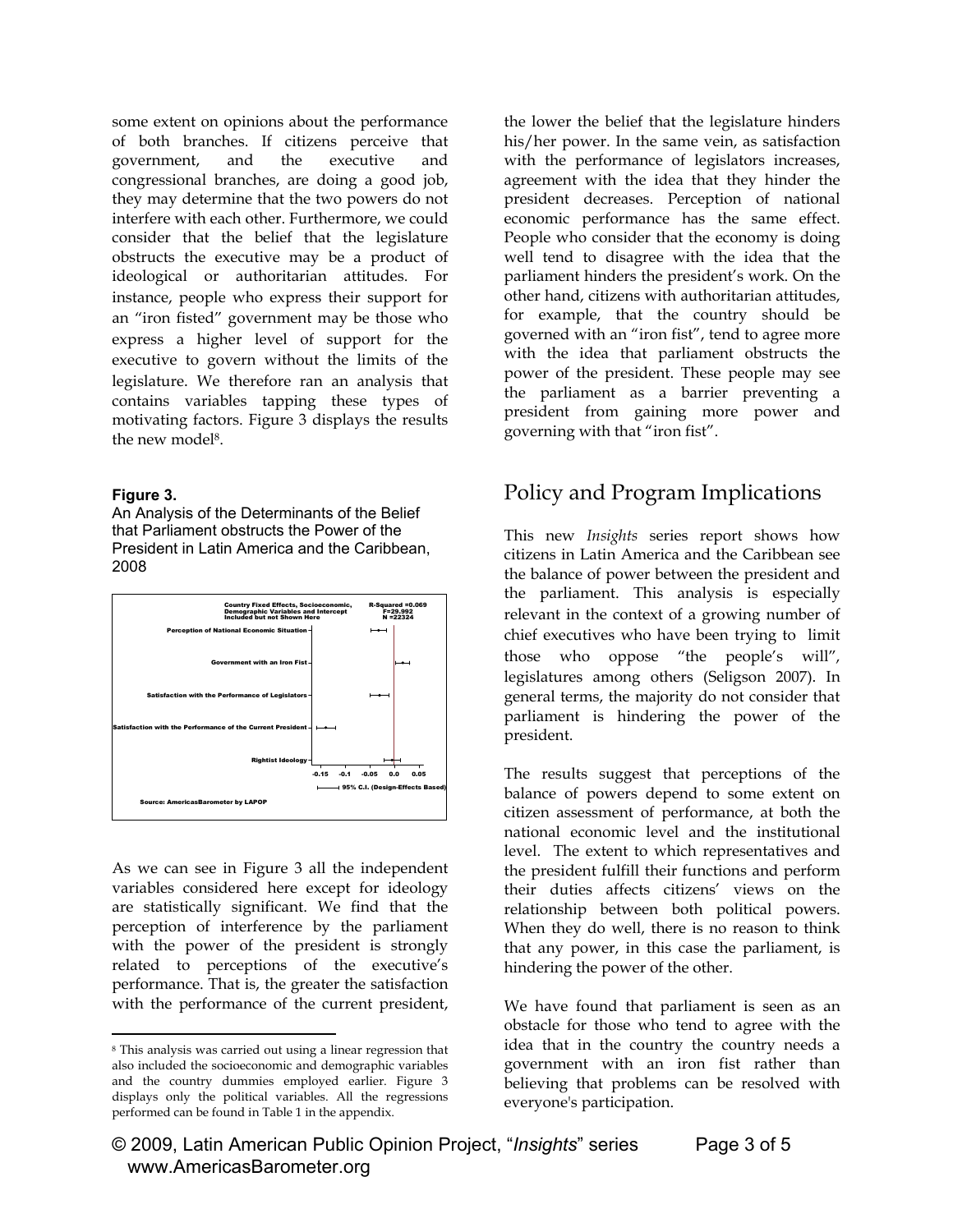Optimistically, we could interpret these results as reflecting a new period in Latin American politics, where parliaments are seen as necessary to democracy and not as obstructionist and inefficient institutions as they were viewed in the past. Pessimistically, our analysis suggests that if authoritarian attitudes were to increase and/or performance to decline substantially, such attitudes supporting the legislature's role could likewise decline. In short, the data in this case highlight the strength of citizen assessment of democratic politics within Latin America; however, our analysis also reminds us of potential vulnerabilities.

#### REFERENCES

- Close, David (Ed). 1995. *Legislatures and the New Democracies in Latin America.* Boulder: Lynne Rienner Publishers.
- Morgenstern, Scott and Benito Nacif (Eds). 2002. *Legislative Politics in Latin America*. Cambridge: Cambridge University Press
- Seligson, Mitchell A. 2007. The Rise of Populism and the Left in Latin America. *Journal of Democracy* 18 (3):81-95